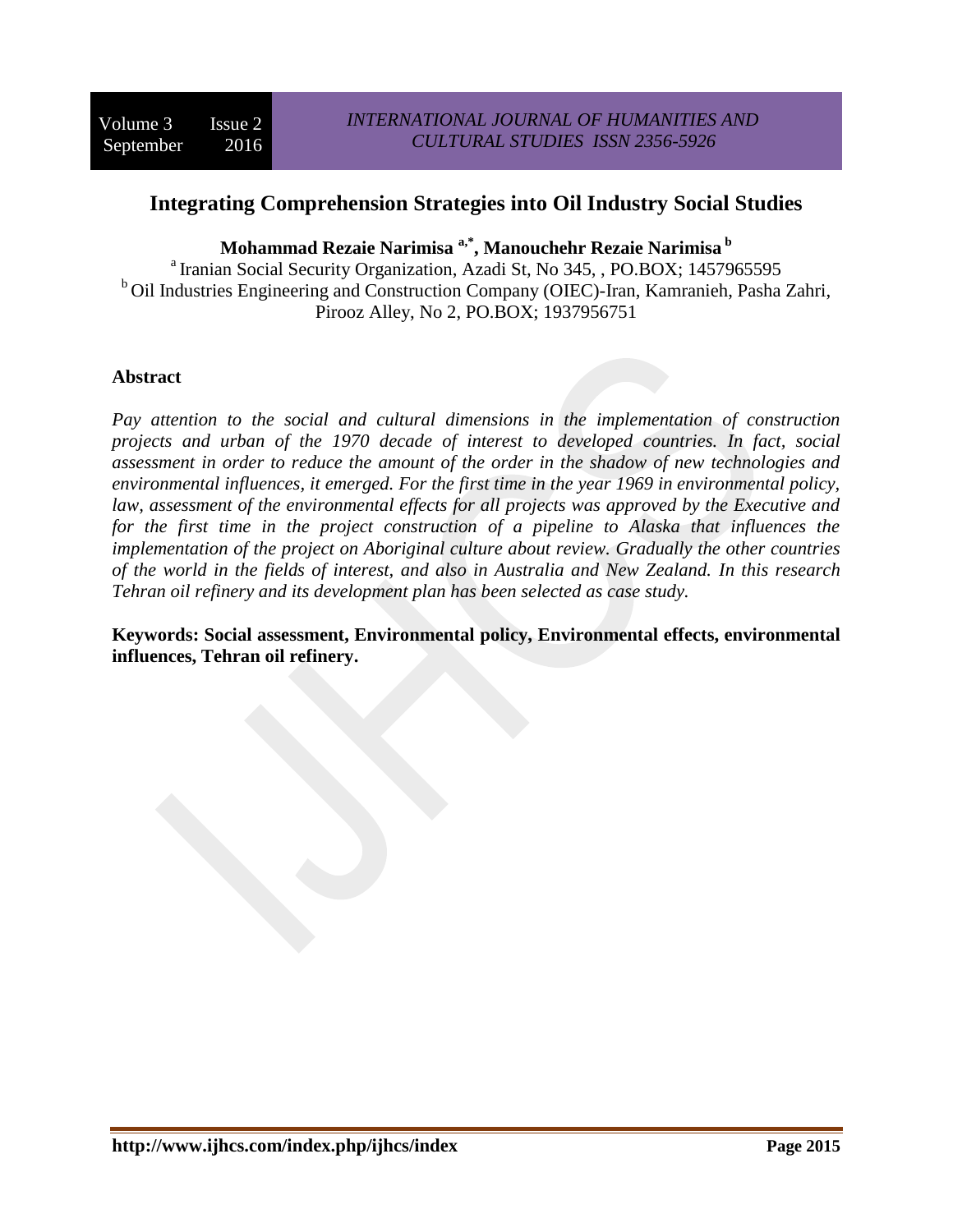#### **Introduction**

In 1980, "the International Association of social assessment (IAIA) was established to promote the growth of that task and the amount of the results of the evaluation of social impacts for systematic understanding of the decisions regarding the policies (. Adel, Azar 2005), programs and plans and projects in the world (Atherton, Carol Coop. 1977). Gradually developing countries as well as to assess the social influences matter indicated and in 1995 the Committee "between the enterprise and the evaluation principles of social attachments» was launched (Branch, Kristi, et al, 1983). In this regard (Adel, Azar. 2007), so far several pirated books and articles and has published academic and scientific centers, and to pay special attention (Freudenburg, William R. 1986). Evaluation plan and new social attachments at the very Conference. Perhaps the Ministry of Petroleum is one of the centers of that 1961 in the implementation of their oil projects to study social and cultural issues of native Americans residing in the place or route project implementation note. In the past few years, as well as social and cultural impacts assessment of Tehran municipality (ataf) urban projects in their work and put a lot of scientific research as well as research centers ـ independent traders involved in this kind of urban social studies. These types of studies are briefly today "plans are called" ataf. The attached plan communicated in the fifth development plan of the country's cultural and social influences hold the first National Conference on the evaluation of social and Cultural Affairs sponsored by Tehran municipality and in October of the year 2010 with 15 scientific Center, academic, and Government ministries (Faraji, Nasrallah 2007), showing the importance of the fundamental and applied studies of this type in the implementation of the urban development and project hope, which goes in the years ahead, the more effective realization of the better it controls. "Assessment of the impact of social and cultural construction of the Tehran refinery expansion project in order to 2011 the social and Cultural Affairs of the municipality area 19 and by tomorrow's Heritage Institute research unit, is an example of this type of cultural studies, which is in line with the economic space and organize beautification of Tehran (Habibi, Arash, 2006). Tehran oil refinery market in the South margin of the Tehran Bazaar of production is famous, because of the variety of products and low prices, many customers from different parts of Tehran and other Iranian cities to attract.

History of the formation of the Tehran oil refinery development to the early 1980. But the first steps were taken in the year 1978. At the same time the extensive migration of Turks Azeri language in the first years of the revolution (1978) to the edge of the land south of Tehran, a group of settlers in the middle of the villages Atemian and Mirage, Kalchi, and imported teas, galore village lands and housing Tehran oil refinery. The jobs most of these labor immigrants and collecting scrap metal, was that of the main professions marginalization to. In the same year the name of the person you trusted of the tribe Atemian by people who are familiar with the jobs had attempted to collect activities industrial scrap fabrics manufacturing unit of clothes, such as market and other materials can sell. Atemian other immigrants who often work in construction activity and iron and other scrap metal collection or consumable materials (cardboard and corrugated cardboard, plastic, glass, etc.), Especially street residents 12 yards (Shahid Ehsani) that were less financial revenue, top selling scrap metal, textiles and such as frequently on the job to you. They collect scrap fabrics or with precious stones are very cheap and bought their homes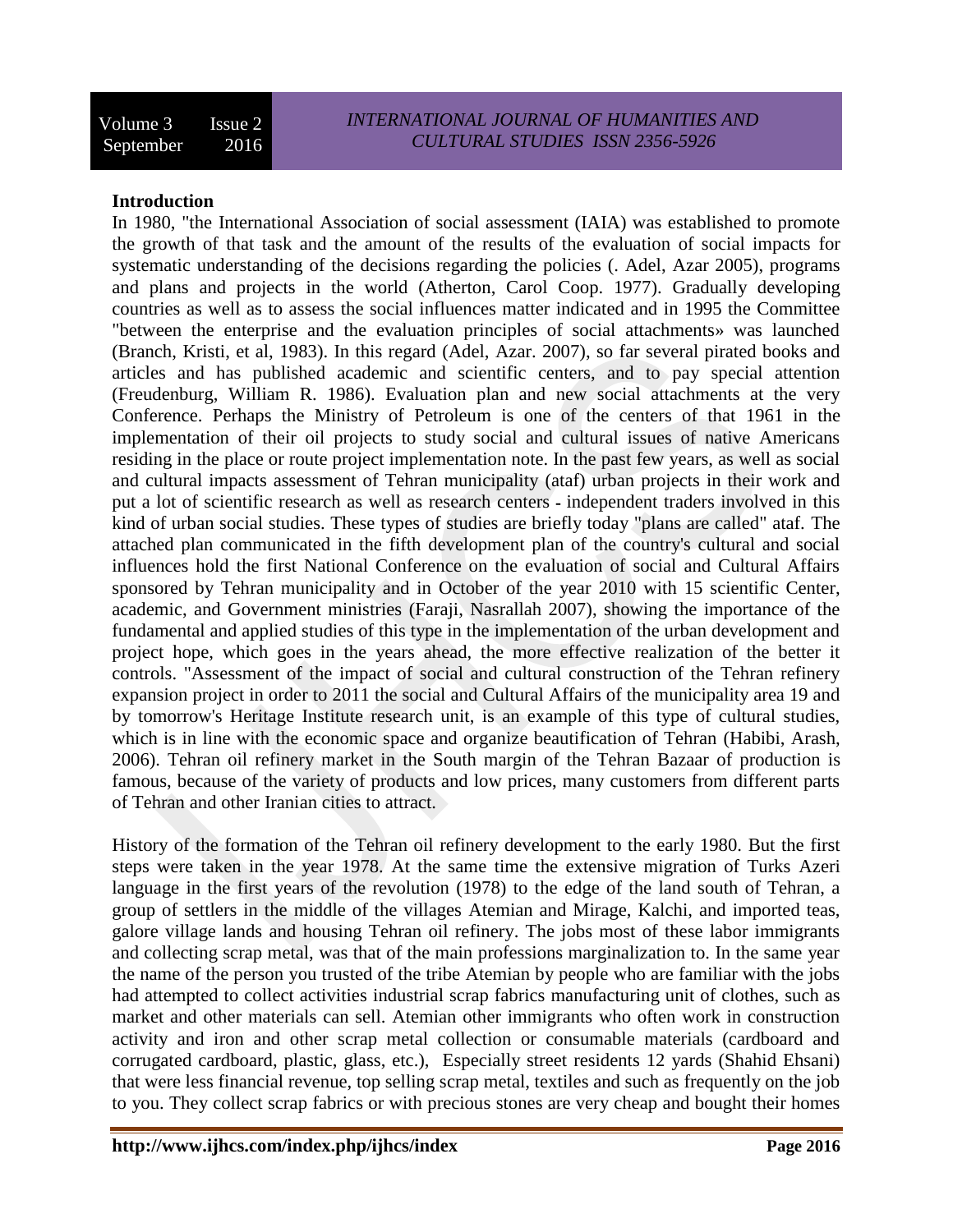in the street they can isolate and 12 yards. This is a street market which later became known as Tehran oil refinery, at that time there was a shop. From 1984. Atemian and sellers waste after that was thought to build trout Kalchi store. Thus, from the street to the next 1986 (St Ehsani) wholesale fabric scrap market in Tehran and buyers from different parts of Tehran for the purchase of scrap metal, textiles came to this place. Tehran oil refinery as the main market operators and those responsible for products to recycle as well were familiar with respect to this factor, in the field of textile waste recycling progress. Because rural livelihood Foundation and basis of the recycling utilization of materials and better peripheral elements (. Sarmad, Venus and others 2009). The waste containers in the size of the fine, medium and coarse separation. Tiny lesions that mumps or tail scissors said, mattresses and furniture-making to work. The average waste that was famous in Palmar, mechanical repair shop, otherwise, turning centers and these used car parts for cleaning. More great waste to sides (breech) were famous from the bottom edge of the shape or large fabrics were obtained when the cutting, for industrial development to work. In addition, small part of scrap that was part of the development, the collection and recycling of production plant for textiles and materials were sold. However, the turning point of the main part of project 1995 and 1996 years. When the sale of scrap metal by the settlers was a customary middle. The plan is very expensive precious stones that waste it is also worthwhile. This plan is very welcomed. Because it's used for making high quality at cheap sex;. Gradually, the lesions found new designs new products boom. About 2005 as well as some to sell products. The first part that the sales entity, was Oil Company. The rapid growth of the job market of the oil industry in less than two decades, it is one of the most important economic pole in Tehran. Of all the houses a shop facing the street Ehsani, outside the bustling market and every day than before. As other shops to rent out and stiff competition for this work stream. Professional market vendors and market streets to the local Maulawi Abdul Abad is perfect for your goods, saw sales to the rental shop on the street. The majority of local retailers that can compete with them, with their high-price shops to rent them. On the two side of the market and even in the neighborhoods around different workshops were created and many people were employed. In addition to the goods that were the dominant market for petroleum products, the sale of oil and gas byproducts are also becoming more common. Market development to establish the length of in Abdul Abad, 1000 and approximate width of 12 meters, a lot of problems for residents of the neighborhood and the buyers and sellers have created. There are countless number of wholesale shops and some other shops, smugglers who are on the front of shops and street side and widescreen Setup with cover is an important part of the width of the ferryboat traffic and caused Kennedy's cars and access to visitors, along with the difficulty of adverse health and welfare status of Ford because the crossbars and not garbage facilities, street and urban furniture, all such problems were that the necessity of organizing market Abdul Abad. So in the municipal area of 19, in year 2010 proceeded to organize the hawkers, the renovation of the ferryboat and convert it from a street paved walks with welfare and health facilities. The street pavement, causing the Visual beauty of the market, and since the renovation of the water below the atmospheric rock there are carpets have been hidden, in addition to the improvement of the health of the market, the problem was solved and it causes traffic on the well-being of the more vendors, shoppers and residents. However, the achievements of the project implementation,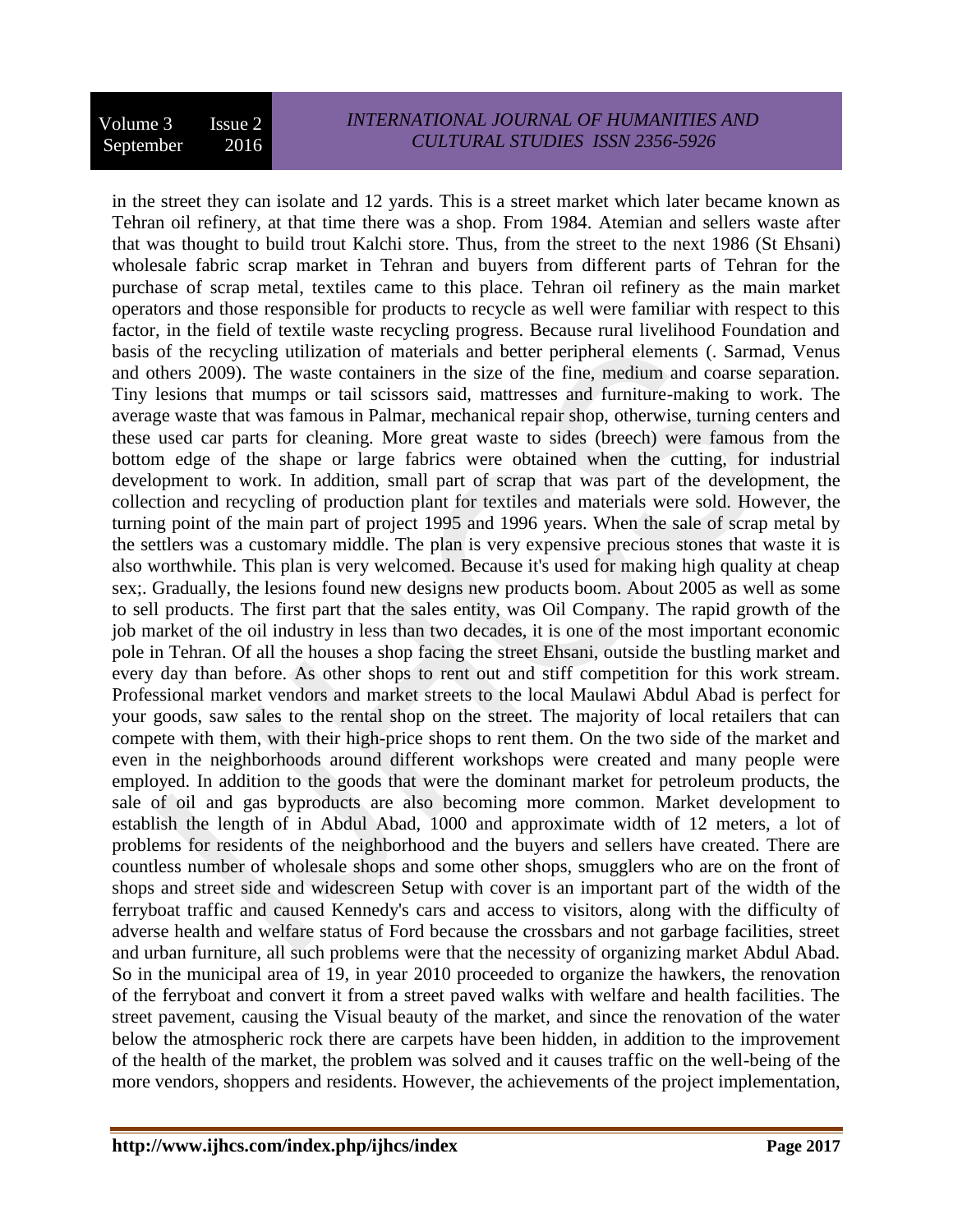Volume 3 Issue 2 September 2016

as it was unable to provide a forecast. In the implementation of the plan of studies research institution in pricey 10 tele-sociology and anthropology.

#### **Methodology**

One the most famous method in social impact assessment is SPSS.

Data processing and convert them to the information they need, getting a decision. Arts administrators and experts on how to make use of statistical techniques and analysis of the data obtained manifestation. Nowadays rarely can be found without the use of statistical methods to interpret the action, and the analysis of the results of research and scientific research. Statistics descriptive statistics and probability in two branches of statistical inference and discussion. Probability and the probability of advanced theories estimate essentially circle out of our discussion. Also, descriptive statistics such as the mean, variance, frequency, etc. Given also have been considered. In this article, with an emphasis on statistical inference methods, techniques and application of statistics in scientific-research articles will be provided (. Jordan, William S. III. 1984).

Inferential statistics and descriptive statistics

In a study to examine and describe the General features of the respondents of the method available in the frequency distribution tables, descriptive statistics such as the percent of the cumulative frequency and percentage frequency of the average. So the goal of descriptive statistics descriptive or calculate the parameters of the community with the use of the census all elements of society. In statistical inference or inferential statistics samples with values for the researcher to calculate, and then with the help of the estimate or assumption of test statistics, statistical data to the parameters of the generalized community. for the analysis of survey data and hypothesis testing of statistical inference methods used (Taylor, C. et al.1990.). Parameter index obtained from the statistical community is using Census and indicators obtained from a sample of n pairs of Community statistics is called. For example, the average of the society or a society is an important parameter  $\mu$ . Because the average Community is not always available so that an estimate of the average of a sample statistic parameter  $\mu$  is used in many cases.

Statistical estimates and statistical test

In a research paper or a thesis or research question should be raised research hypothesis. If the rtype question and merely contain a question about parameter, to answer questions from the statistical estimates used and if it contains assumptions and question the passing stage, hypothesis testing and statistical techniques to it. Any estimate or statistical assumption by specifying the correct test statistic research starts. Then shall the distribution statistics. Based on the distribution of the test statistic using the data obtained from the sample the test statistic calculated. Then the critical value according to the level of the error and the type of the distribution of the statistical tables contained in the Appendix of the book. Finally, by comparing the calculated statistics and critical research question or hypothesis of value evaluation and the results of the analysis. In the rest of this discussion will be scrutiny.

Parametric and non-parametric statistical test

Parametric statistics that was formed during World War II against parametric statistics. Parametric statistics require a community existed in the case of premises from which a sampling taken. As most default in parametric statistics assumes that the distribution of normal society, but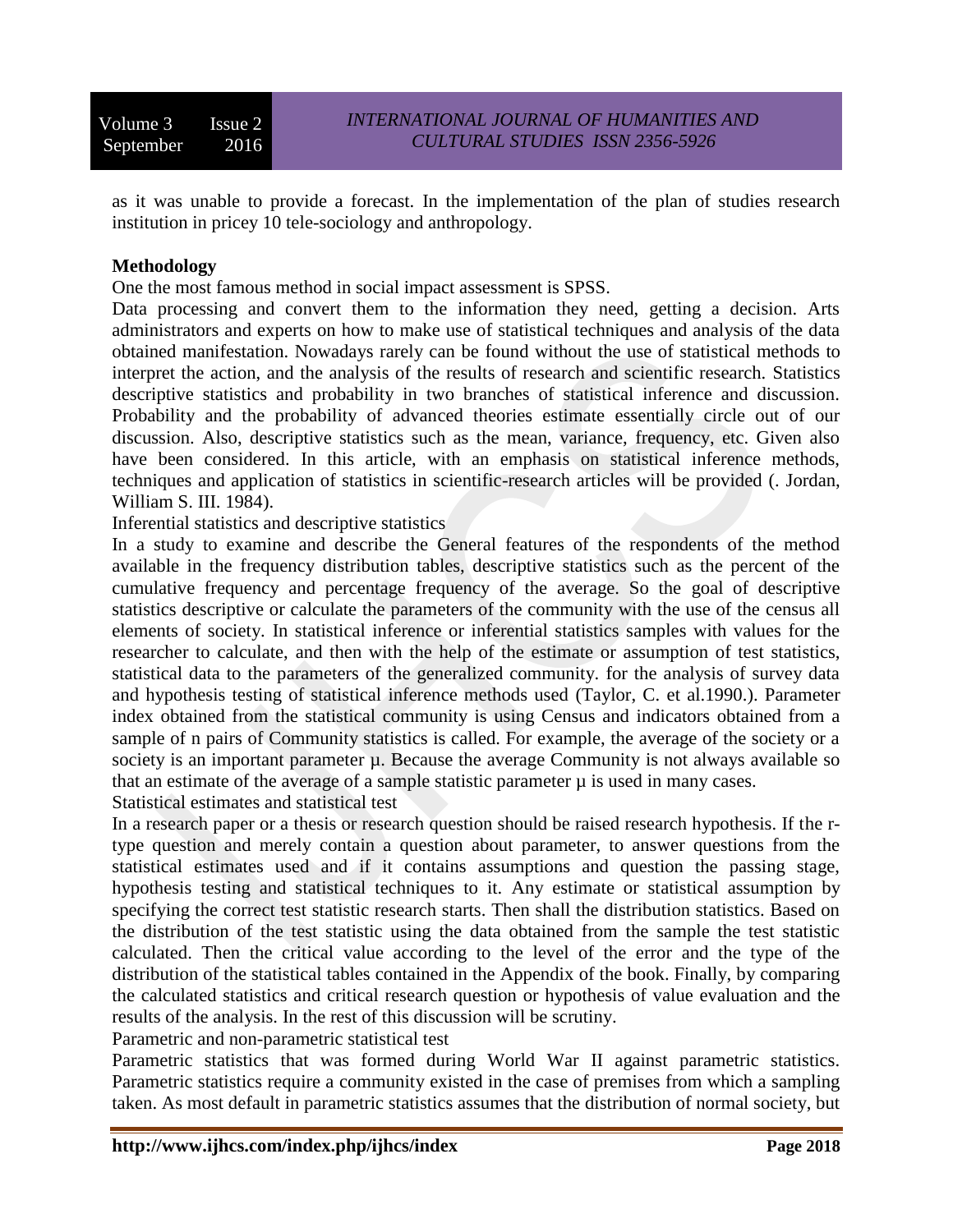non-parametric statistics require no reckoning about the distribution. So most of the human sciences research that measured the quality of scale and lack of distribution (distribution of Free) are non-parametric tag statistics. Parametric statistics techniques strongly under the influence of the statistical distribution of the variables and measurement scale. If the nominal and ordinal variables have been sure of the type of non-parametric methods are used. If the variables have a spacing and type of relative, if the assumption of a normal distribution of the statistical society, or the normal parametric methods is used otherwise non-parametric methods are used.

Summary of parametric tests

A single-sample t test: to test the assumption about the average of a society. More research on the Lichert scale are to verify the hypothesis of the research and analysis of specialized questions related to this test.

Dependent t-test: to test the assumption around the two posts of a community. For example, the average difference between the satisfaction of the employees of an organization before and after a change of management or when scores of a class with the test and posttest measurement.

Two independent samples t test: compare two averages are used in society. In an independent sample t-test for two assumes the variance of two equal society. For example, in order to check the average score being significant differences based on gender in respondents comments regarding any of the hypotheses of the study.

Welch t-test: this test also like t test to compare two samples used the average of the two community. Welch t-test assumes in the variance of two equal society. For example, in order to check the average score being significant differences based on gender in respondents comments regarding any of the hypotheses of the study.

T-test: to compare a few average of two community. That is, the two are compared on the basis of the average of the society several adjectives.

The analysis of variance (ANOVA): this test to assess the statistical average of the difference a few community. For example, the average difference being significant to review score comments respondents based on age or education regarding each of the hypotheses of the study.

The analysis of variance (MANOVA) multifactorial: this test to verify the difference a few posts from a few statistical society.

Analysis of covariance (MANCOVA) several factors: If one or more variable effect MANOVA we help remove.

Pearson correlation coefficient correlation to calculate Torque: two sets of data.

A non-parametric test summary

A single example: Mark test to test the assumption about the average of a society.

Sign Test: Mark to assume about two average of a community.

Wilcoxon signed-rank test: the test is the same as when a mark where the relative difference in terms of the average of the difference.

Mann-Whitney U test is also known as: and to compare two averages are used in society.

Kruskal-Wallis: this test to verify the difference a few average statistical society. The test is also called the H and U Mann-Whitney test generalize. Kruskal-Wallis variance analysis parametric method is equivalent to a single factor.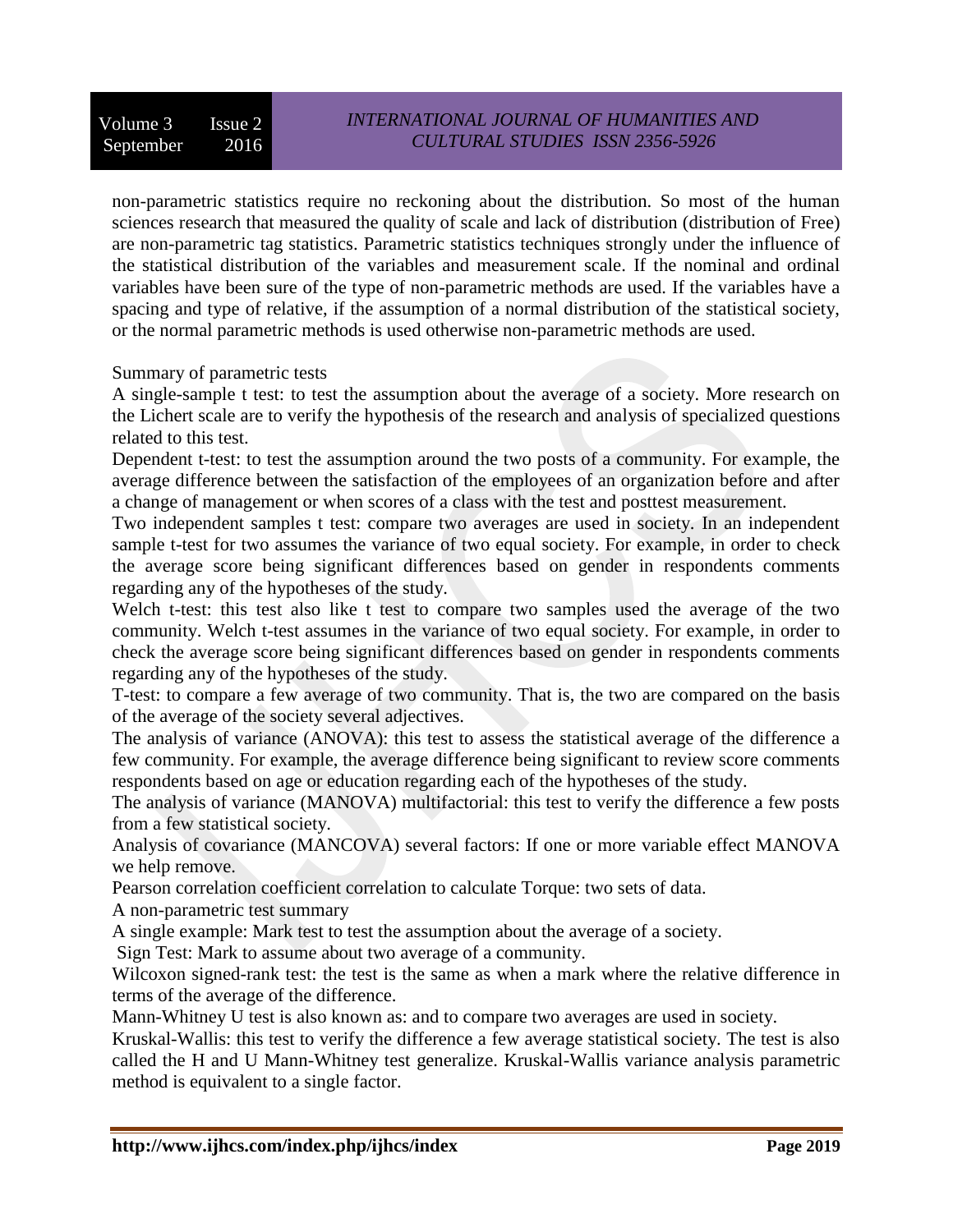Friedman: this test is equivalent to the method of variance analysis parametric two-factor k in which patients randomly assigned to block n.

Goodness-fit: to compare a theoretical distribution with the observed distribution is used to test the Chi  $\gamma$ <sup>2</sup>-two or also called. Structural equation model in which the researcher is a theoretical model based on the relationships of variables has been traced from the same matching operation. Now, thereby increasing the amount of applications such as LISREL can be used to ease of use.

Kolmogorov–Smirnov test: the test somehow embedding Goodness to compare a theoretical distribution with the observed distribution.

Test the distribution symmetry: in this test of the shape of the distribution about the question. The assumption is that it is not a symmetrical distribution alternative.

Middle test: comparison of the two in the middle of society and used for k community is also extensible.

Macnemar tests: to check the paired observations about the value of two variables are used.

MC nemar tests such as the test that was raised earlier, mark test for significant changes, especially projects "before/after" is used in which each person or subjects as evidenced by his work and it is results for nominal or ordinal. Of the test for the evaluation of the effect of a "paper, books, lectures, courses, meeting the demographic» Is used. Like when you make people sessions before and after a session of ' comparison. Such experiments were conducted of the dependent samples of nominal data or may to see.

Cochran Q test: the test sample in a generalized k-Macnemar tests.

Correlation coefficient Spearman: to calculate the correlation of two sets of data that are to be used sequentially.

# **Results**

Social assessment can help to apply guidelines that prevent the city from social system; technical assessment so as a necessity, providing assessment of the effects of cultural and social is far more essential to the continuity of the life of the city will be more useful. Obviously the city change arising from the inner and outer factors. the shape of the urban fabric, an abundance of means of transport and migration of citizens, including the factors that cause changes in the change in the status of the city. Change in the status of the new requirements will lead to the city. on the basis of this transformation, the previous systems and their adequacy for the Institute to provide services to citizens. In other words the shortcomings and the failures appear in the city; the Elimination of these shortcomings and a decent response and failure to meet the needs of citizens by virtue of new urban management and the enumerated projects to fix them; design and implement. This project fits the dimensions of different cities, and a variety of consequences rather than on the works that can be positive or negative depending on the type of impact may be obvious or hidden. The first comment on this claim can be made that the social and cultural dimension of the city under the impact of the projects, it may be the termination of the life of citizens in the disorder. In this case, is that the cost of a heavy, if not irreparable to the city (of citizens and urban management) imposes. The assessment in the light of the specific studies pursuant to the acquisition of more precise understanding of the social and cultural implications of the requirements and urban projects. In fact, based on the results of these reviews that can be reduced or negative control sought to harness that he ponder. Social assessment can help to apply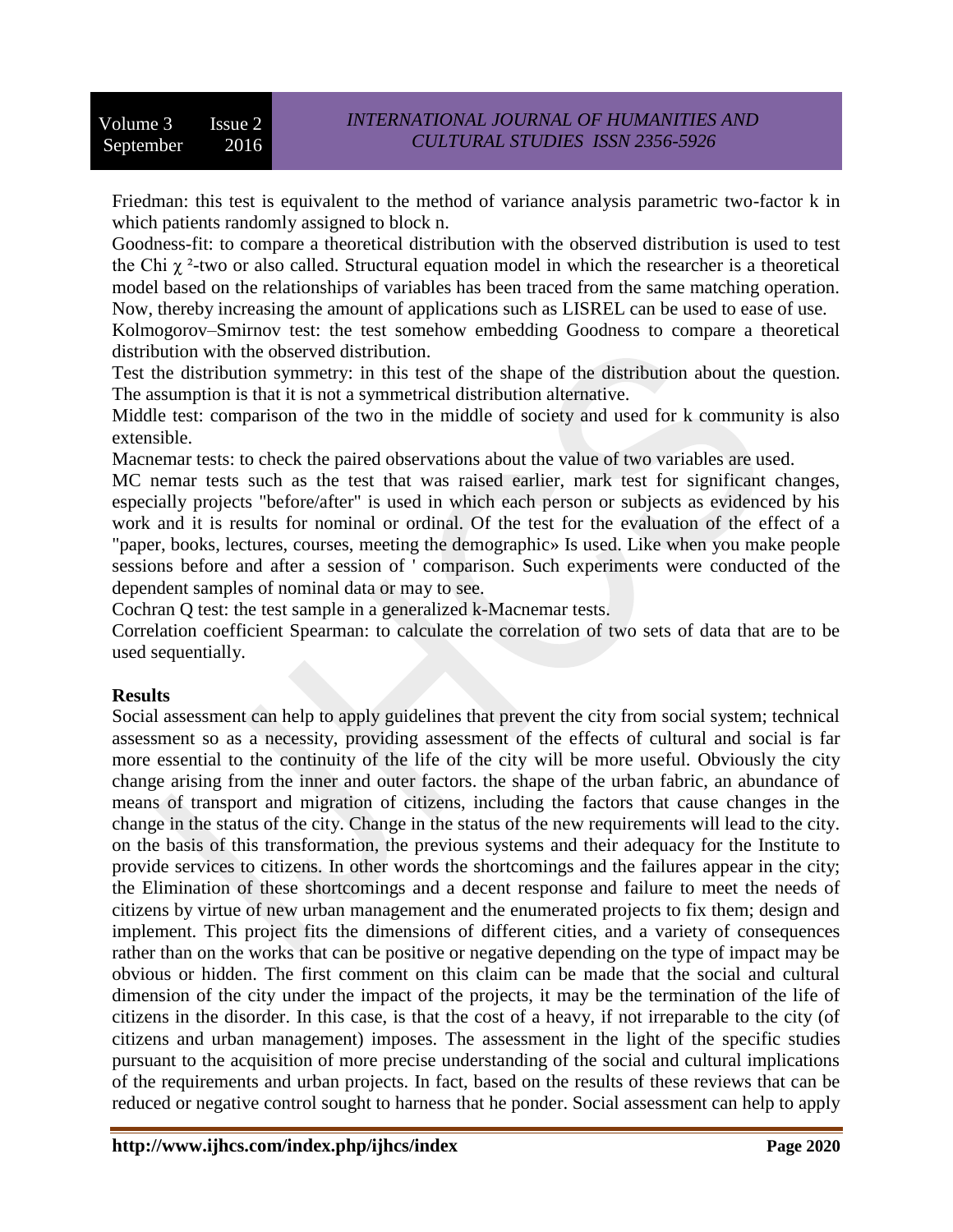guidelines that prevent the city from social system; technical assessment so as a necessity, providing assessment of the effects of cultural and social is far more essential to the continuity of the life of the city will be more useful. Of course, the cultural system, this assessment also must be based on maintaining urban patterns, physical cohesion, its objective and the issue of access to and compatibility with the environment. This study describes the fulfillment of public civil rights law challenges are so vast and diverse municipality that reviews each of them regardless of their environmental challenges will be a very abstract, because in this arena with a system of causes, factors, forces and we have dealt even mention that each share and turn in the formation of this legal challenge will be involved.

# **a. Oil Industry Social Studies-Tehran oil refinery**

| Table 1 the Social studies                      |                 |          |         |                  |                       |
|-------------------------------------------------|-----------------|----------|---------|------------------|-----------------------|
| Oil Industry Social Studies-Tehran oil refinery |                 |          |         |                  |                       |
|                                                 |                 | Frequenc | Percent | Valid<br>Percent | Cumulative<br>Percent |
|                                                 | Valid Unemploye | 107      | 31.0    | 31.0             | 31.0                  |
|                                                 | Practitioner    | 238      | 69.0    | 69.0             | 100.0                 |
|                                                 | Total           | 345      | 100.0   | 100.0            |                       |

The data of table 1 shows that in Tehran 31.1% are unemployed people and 68.99 percent employee (Figure 1).